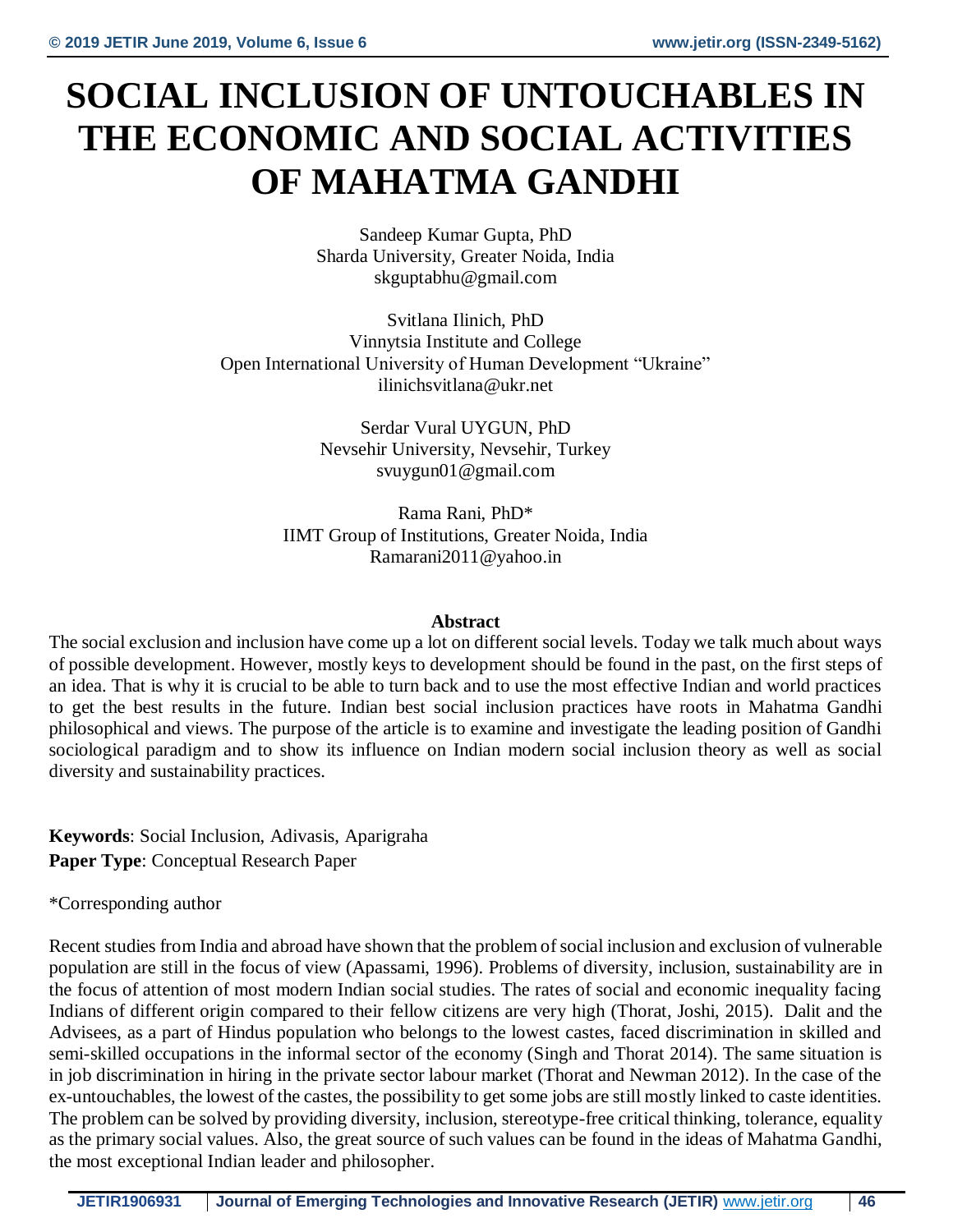Gandhi was engaged in the study of interpersonal, intergroup and individual-group relations that affected society and started many reforms and revolutionary changes in the contemporary Indian society.

Gandhi represented his views on social, cultural, economic and political problems along with the possible solutions, identifying the individual as the most critical element of the society. Society and world is the only summation of individuals.

That is why in Gandhi's views; the transformation of the individual is preferred more than a change of society or world in whole. Gandhi always believed in the power and responsibility of a person as the leading creator of reality.

Gandhi shared his sociological and philosophical ideas as the concept of eleven commandments aimed to complete transformation of the individual and international system, "Satyagraha" as a political, social and economic transformation of society. These Gandhian ideas represent his vision to change the existing world order and to provide diversity, inclusion, tolerance, equality as the principal social values.

The eleven commandments or "vows", in the context of Satyagraha, are the basic principles of social harmony and establishment of the world order by Mahatma Gandhi. According to Gandhi, the core values of new world order are (1) Satya (truth); (2) Ahinsa (non-violence); (3) Asteya (non-stealing); (4) Aparigraha (nonpossession); (5) brahmacharya (celibacy, self-restraint, chastity); (6) Sharir-shrama (physical or manual work, or bread-labour); (7) Aswadya (control of the palate); (8) Abhaya (fearlessness); (9) Sarvadharmasambhaava (tolerance and love for all religions); (10) Swadeshi (love for one's country/ neighbour); and, (11) Sparsebhavana (abjuring untouchability) (Singh, 2018).

Gandhi's world is man-centred, not system centred. Gandhi always talked about personal moral autonomy and the possibility of lasting liberation of personality from his own lower self and social dictates. On Gandhi's views, the ideal social order should allow realizing moral autonomy for every person and encourages personality to find a way to get this autonomy in a conducive to individual and social well-being manner.

The problem of attitude towards the lowest caste representatives, untouchables, was tightly connected to Gandhian social views; thus it was the first point and the milestone of his ideas of social development at the same time.

Untouchability is a type of ostracism towards a minority groups by exclusion or segregation them from the active social life using social custom or legal mandate. The term describes the treatment of the Dalit communities in India. A recent study of attitude towards the vulnerable population in India assumed that "Notwithstanding the likelihood of under-reporting of the practice of untouchability, 70 per cent of the population reported not indulging in this practice. It is an encouraging sign (Thorat, Joshi, 2015).

Mahatma Gandhi was fighting against untouchability as a kind of discrimination and intolerance during the whole life. It was a core of his sustainability and social growth movement.

Gandhi opposed untouchability despite active resistance from the side of his closest associates. His speech on untouchability at Nagpur in 1920 was one of the best examples of social struggle for the rights of vulnerable Indian citizens; Gandhi called untouchability as a great evil in Hindu society. According to his words, phenomena of untouchability is not unique to the Hindu society, but has deeper roots because Europeans in South Africa treat "all of us, Hindus and Muslims, as untouchables; we may not reside in their midst, nor enjoy the rights which they do" (Gandhi, 1961).

In 1932, Gandhi made a new attempt to improve the lives of the untouchables. He created a new name for untouchables whom he started calling as Harijans or "the children of God". On 8 May 1933, Gandhi began a 21 day fast of self-purification and launched a one-year campaign to help the Harijan movement. However, this new movement was not only for the Dalit community. It allowed the leader of Dalit Ambedkar to blame Gandhi as paternalistic and undermining Dalit political rights person. Ambedkar used the situation and described Gandhi as someone who wished to retain the caste system. Ambedkar and Gandhi debated their ideas and concerns, where both tried to persuade each other.

In September 1932 Gandhi, being imprisoned in Yeravda Jail, he even went on a fast expressing protest against the untouchables discrimination and segregation in the electoral arrangement for the new Indian constitution.

"Untouchability, as it is practised in Hinduism today is, in my opinion, a sin against God and man and is, therefore, like a poison slowly eating into the very vitals of Hinduism. In our opinion, it has no sanction whatsoever in the Hindu Shastras, taken as a whole" (Gandhi, 1961)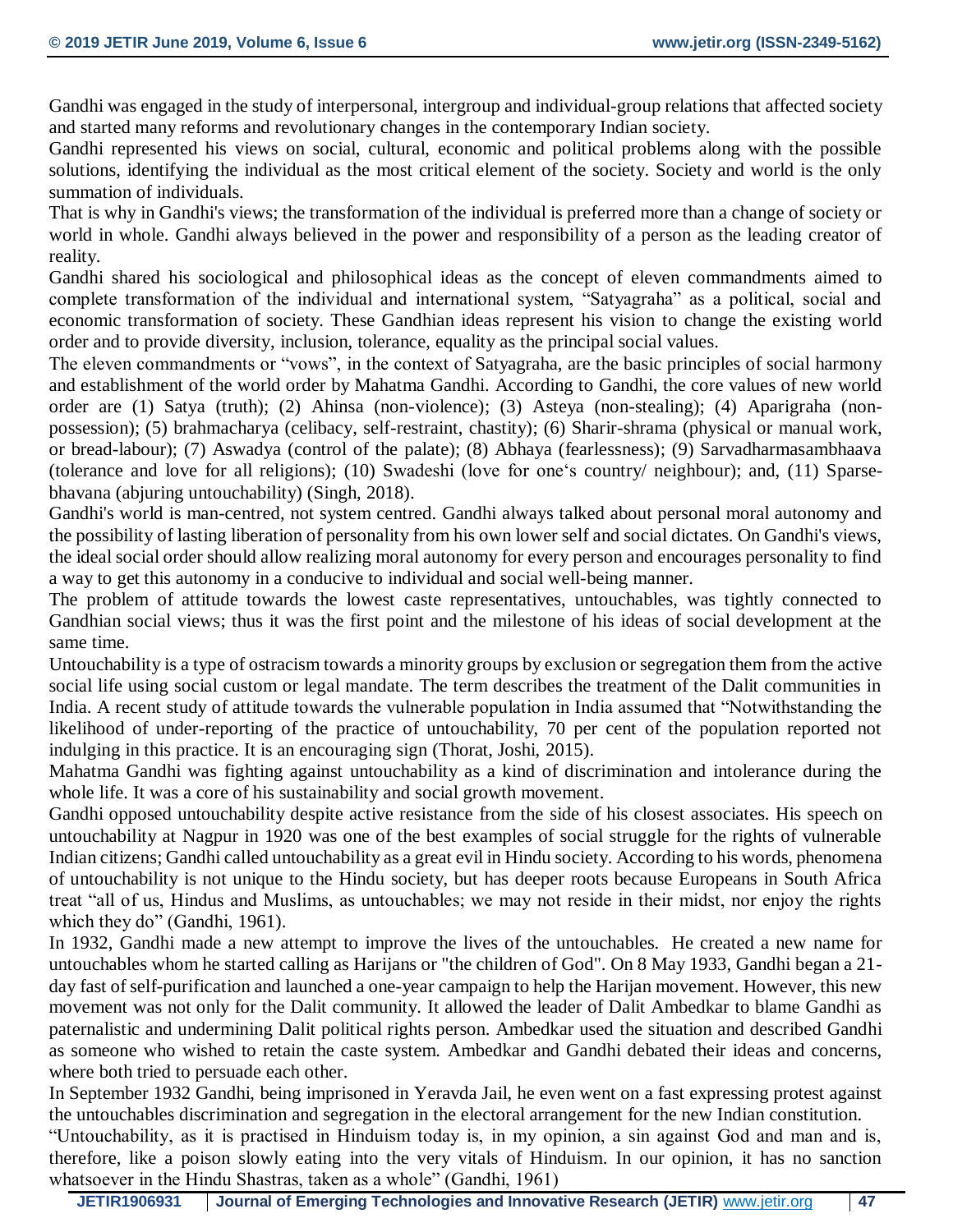Gandhi often repeats that the untouchables were not depressed; they were suppressed by the Hindus, who had suppressed themselves by suppressing them (Gandhi, 1961).

Grounding on his ten values, Gandhi proposed a new system of social change. Gandhian social change system should be identified with such social concepts as human dignity and equality; the improvement of attitude towards labour as towards the highest dignity; national self-containment policy; the trusteeship principle proclaiming; truth and ahimsa domination; the establishment of a socially inclusive educational system; tolerance recognition as a fundamental value; inseparability of results and measures or tools; preference of rational and scientific view of life (Gandhi, 1961) .

In Gandhian system of views, human dignity and equality are recognized as the guiding principles and objectives for social reconstruction. Such attitude refers to his belief that every human being as a part of divinity in him must be recognized as having worth and the highest respect, in order to feel and have enough freedom to achieve his full potential. It was expected that these concepts should be held beyond individuals to group identities (religious communities, cultural and linguistic entities, regions, and other distinctive social collectives).

Indian political leader believed that people must fight for their right but using peaceful weapons in order to achieve sustainability and social harmony. The person must struggle for her liberation, and it does not matter if it is struggling against untouchability and for gender equality, because the differs of struggle differ, means and tools are the same.

Gandhi stayed on a position that caste or classes are based neither on inequality nor on inferiority (Gandhi, 1961). He was sure that Indians could freely intermarry whomever they want to, but no one should expect everyone to become his friend. Every personality, stated Gandhi, has a right to choose his or her inner circle.

Gandhian views had a great influence to the modern concepts of personal and social development in India. Today the countries like India are well known for their diversified nature in different aspects (rituals and customs, faith, geographical differences, linguistic elements and other social aspects).

Social Diversity in modern Indian society mostly is the differences caused by religion, culture, incomes etc. Mostly people who belongs to different religions, have another cultural backgrounds, social and economic status, use different language live side by side, are neighbors or even relatives. This phenomena has a name of social diversity, which is regarded as something which makes this universe to be more livable and attractive.

Gandhi wrote: "If I want to deprive you of your watch, I shall certainly have to fight for it; if I want to buy your watch, I shall have to pay for it; and if I want a gift, I shall have to plead for it; and, according to the means I employ, the watch is stolen property, my own property, or a donation" (Gandhi, 1961).

This principle, known as "Satyagraha" was the main tool of social inclusion development in India. Satiagraha is a form of nonviolent resistance or civil resistance. "Satyagraha" was created as a combination of Sanskrit words Satya ("truth") and Agraha ("polite insistence", or "holding firmly to"). Satya is derived from the word "sat", which means "being". Nothing exists in reality except Truth. Satyagraha says that truth means: a) truth in speech, as opposed to falsehood, b) what is real, as opposed to nonexistent (asat) and c) good as opposed to evil, or bad. This was very important due to Gandhi's understanding of and faith in nonviolence: "The world rests upon the bedrock of Satya or truth. Asatya, meaning untruth, also means nonexistent, and Satya or truth also means that which is. If untruth does not so much as exist, its victory is out of the question. And truth being that which is, can never be destroyed. This is the doctrine of Satyagraha in a nutshell" (Gandhi, 1961).

For Gandhi, Satyagraha went far beyond meaning of "passive resistance" and became the main source and power in practice of non-violent behavior. Gandhi proposed Satyagraha as not only a tactic to be used in social or political struggle, but also as an universal methodology to keep resistance to injustice and harm. Gandhi founded the Sabarmati Ashram in order to teach Satyagraha. He asked Satyagrahis to follow the proposed principles:

- to have a living faith in God
- to be leading a chaste life, and be willing to die or lose all his possessions
- to be a habitual khadi weaver and spinner
- to abstain from alcohol and other intoxicants (Gandhi, 1961).

Proposed rules of Satiagraha were the first steps towards future sustainability and independence.

Modern principles of social diversity are grounded on the Satiagraha as an effective way of community development. Being proposed by Gandhi, Satyagraha played very important role in the Indian independence movement during Gandhi's earlier struggles in South Africa for Indian rights and later while fighting for independence. During the second half of 20 century Satyagraha theory influenced Martin Luther King's and